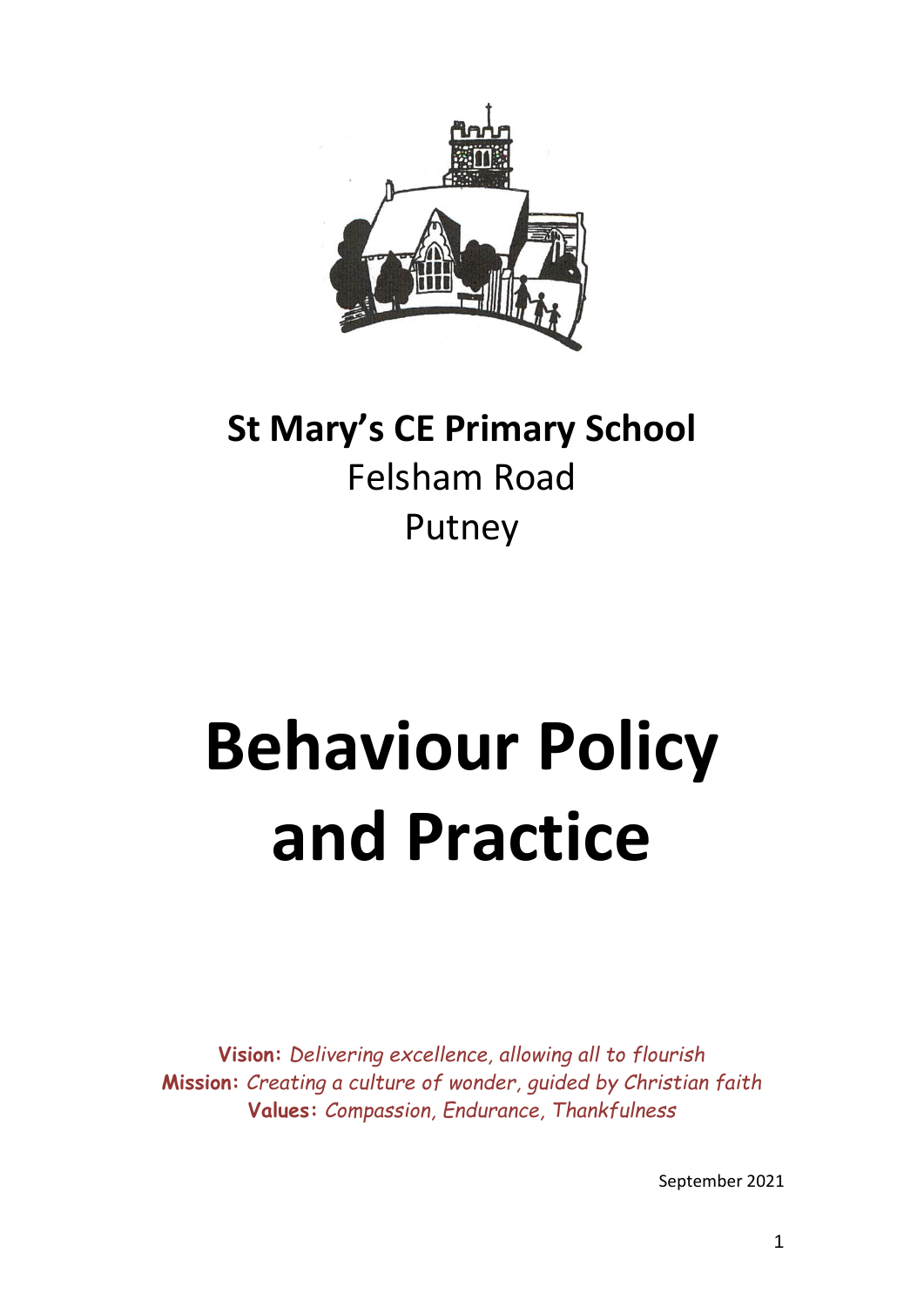The school's behaviour policy is based on Christian values. In our Christian community, relationships are based on these core values: loving, caring attitudes; concern for the whole person; justice and respect for others. reconciliation and forgiveness are central to the Christian gospel and the notion of a fresh start is a key part of the school's behaviour policy.

We have due regard for our duties under the Equality Act 2010. Through the delivery of this policy we will ensure we eliminate discrimination, advance equality of opportunity and foster good relations between all stakeholders and members of the global community.

This policy sets out the practice that **all** staff will employ when managing the behaviour of pupils at St. Mary's even when pupils are not on school premises and in the charge of a member of staff. This policy also applies to pupils' behaviour outside of school where non-criminal behaviour or bullying:

- could have repercussions for the orderly running of the school;
- poses a threat to another pupil or member of the public/staff and/or
- could adversely affect the reputation of the school.

Although it is a policy that determines what the expectations of **pupil** behaviour are and how it is managed, the expectations set out in this policy should be adhered to by **all** stakeholders not just pupils. We believe that pupils learn by example and it is expected, therefore, that **all** adults in the school will model exemplary behaviour.

All of our pupils are individuals. As we differentiate the curriculum for them in so far as possible, so this policy will be differentiated in the best interests of every individual pupil - especially those with Special Educational Needs and disabilities - and the school community as a whole.

All parents who have children on roll at St. Mary's will be asked to sign a Home/School Agreement (Appendix 1) following their child's admission to the school. The agreement is also signed by the head teacher and outlines both the child/parent's entitlement and the school's entitlement. The current St. Mary's Home/School Agreement dictates that the school should establish a code of behaviour which ensures a safe and caring environment and that parents support this code of behaviour. This policy and practice is that code of behaviour.

#### **Introduction**

In order for teachers to be able to teach and children to be able to learn, it is important that children feel emotionally and physically safe in their classrooms and the school as a whole.

All stakeholders at St. Mary's are committed to building positive and trusting relationships with each other. We believe that we need to invest the time and effort to get to know our pupils and to **teach** them the behaviour and academic skills necessary for success. This means, we will approach the management of behaviour with as much thought and planning as we would the delivery of any other lesson.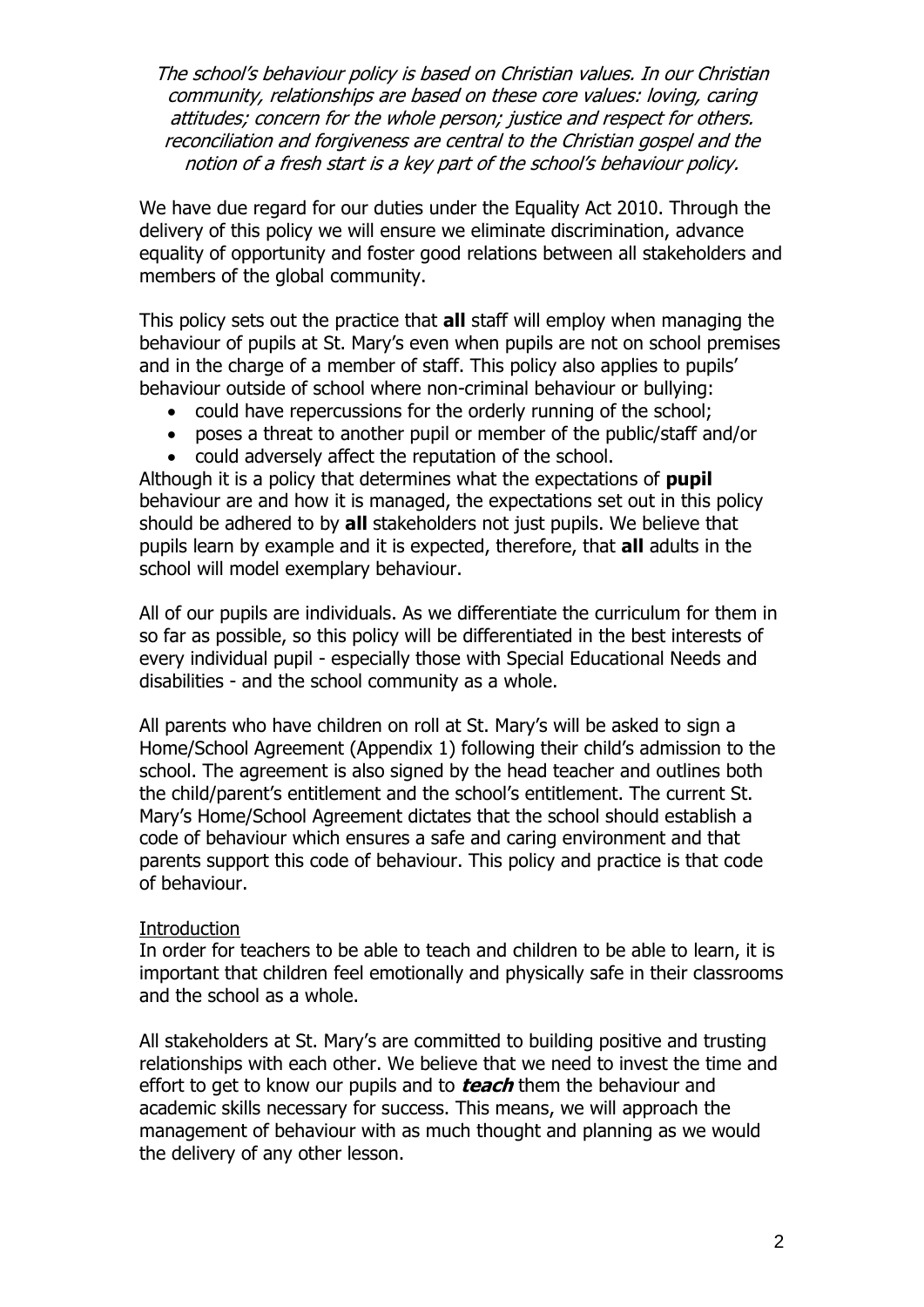St. Mary's Five Expectations:

At St. Mary's we have Five Expectations:

- 1. We learn to listen carefully and speak politely to everyone
- 2. We try to work hard in class and not interfere with the work of others
- 3. We move around the school quietly

4. We show respect to others, 'hitting back', 'fighting' and 'bullying' are not tolerated

5. We help to keep the school buildings safe, clean and tidy. Sweets, glass, bottles, sharp instruments and cans should not be brought into school.

In order to achieve the five expectations we believe that children need:

- to know what the behavioural expectations are
- to be taught responsible behaviour
- clear boundaries
- positive recognition and support

#### A Proactive Approach

Staff at St. Mary's should not wait for poor behaviour to occur before developing a plan of action. They should determine ahead of time the corrective actions they will use when children are disruptive. They should plan to positively support (reinforce) pupils when they behave appropriately and they should teach their pupils how they expect them to behave.

Proactive responses are productive because they stop undesired behaviour, model socially acceptable behaviour and put the responsibility on the pupil for choosing the appropriate behaviour. Most importantly they support consistency in the approach to managing behaviour.

At the core of the proactive approach there is:

- $\bullet$  A discipline plan
- The teaching of responsible behaviour
- The behaviour management cycle:
	- o explicit direction
	- o supportive feedback
	- o corrective actions

#### Discipline Plans

Every class teacher should have a discipline plan for their class which they should share with anyone else who teaches their class or supervises them at other times e.g. support staff.

A discipline plan sets out what is expected of pupils and determines the supportive feedback and corrective actions that will be taken in the event they are needed.

Plans consist of three parts:

- 1. Class expectations
- 2. Supportive feedback
- 3. Corrective actions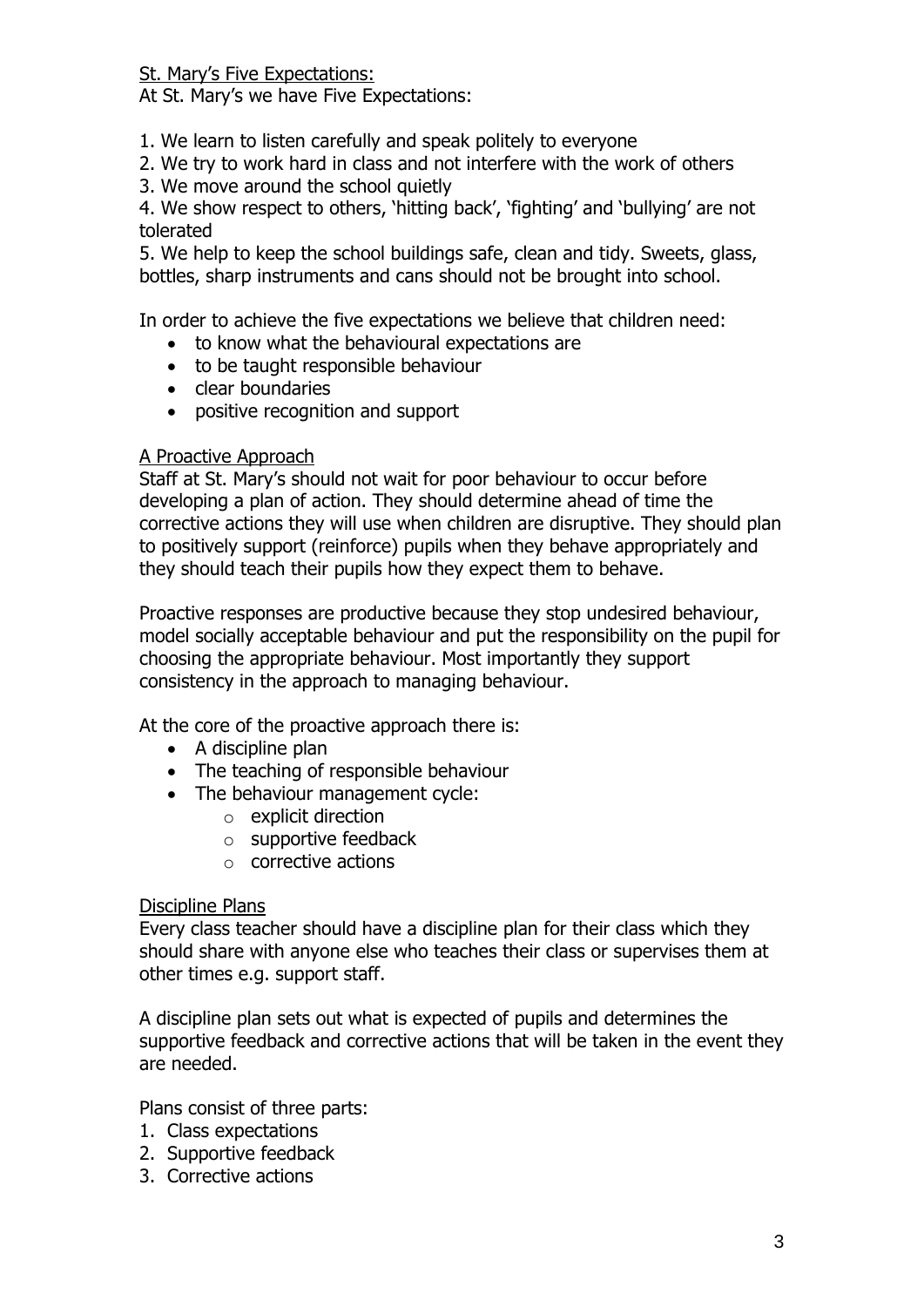All three should be clearly and prominently displayed together in every classroom.

#### Class Charters

Class charters will be written at the start of each academic year. The class teacher should work with the pupils in their class to compose no more than five positive expectations which are observable and can be enforced **at all times**. Class charters should be organised using the United Nations Convention for the Rights of the Child. Teacher and children should choose up to five articles from the convention which are the most important for their charter and clearly state what adults will do in order to ensure the article is fulfilled and what children will do to ensure the same.



#### Behavioural Narration

When pupils do not comply with specific directions it is easy for teachers to focus on the pupils who are not doing what they should be doing. This creates a negative environment in the classroom and sends the message that the best way to attract attention is by engaging in inappropriate behaviour. At St. Mary's this is not the message we want to communicate - we aim to keep the emphasis on the positive by focussing on those pupils who are doing what they are supposed to do. This technique is called behavioural narration. E.g. the teacher gives a direction as follows:

#### 'Everybody please line up for assembly.'

Now they look for pupils who are following directions and point out their actions by narrating the appropriate behaviour:

#### 'Andrew is lining up quietly. Ellen is in line, too.'

This technique reinforces the positive behaviour of pupils who are following the directions and reminds the pupils who are not yet following them what they should be doing and keeps the emphasis on the positive rather than the negative. The goal is to acknowledge every pupil every day.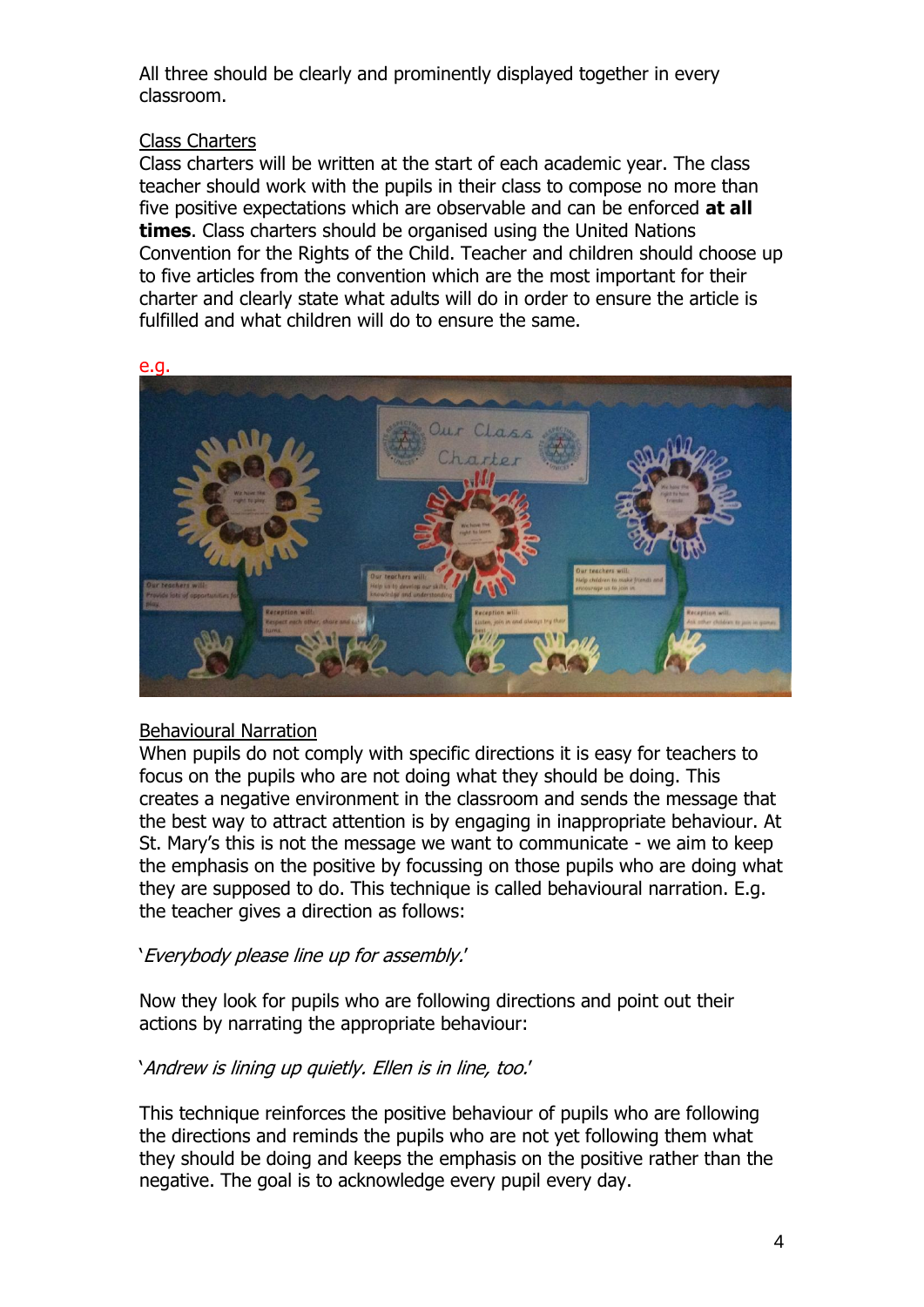#### Supportive Feedback - Positive Reinforcement

#### 'Catch them being good!'

Supportive Feedback is the sincere and meaningful attention that is given to a pupil for behaving according to expectations. It motivates pupils to choose appropriate behaviour, increase pupil's self-esteem, dramatically reduces negative behaviours and creates a positive atmosphere. While supportive feedback is positive in nature, it is not evaluative or judgemental like praise can be. The goal of supportive feedback is to help pupils make good choices for their own sake, not staff approval!

Examples are:

- Verbal recognition staff should avoid excessive praise, using behavioural narration in its place. Praise is judgemental. Feedback is non-judgemental.
- Individual rewards such as:
	- Positive notes and phone calls home
	- Stickers
	- Peer recognition
	- Sharing work
	- Family points
	- Responsibilities
	- Learning Warrior Certificates
	- Secret Good Manners Spotter
	- Assign special privileges
	- Teacher/teaching assistant helper
	- Child/Star of the week board or similar
	- Round of applause
	- Table rewards
	- Worker of the day
	- Special mention in assembly
	- Head teacher's award
	- Letter from the head teacher
- Whole class rewards:
	- Class certificates
	- Class letter home
	- Special mention in assembly
	- Extra play
	- Non uniform days
	- Picnic lunch
	- Free time
	- $\bullet$  Trip
	- DVD

### Corrective Actions - Sanctions

Corrective actions are put in place when children choose not to meet the five expectations or follow their class expectations.

See Appendix 2 for examples of low, mid and high-level behaviours.

Corrective action should never be harmful. The action will be something the pupil does not like, but it must never be physically or psychologically harmful. The behaviour is always the focus for corrective action and not the child as a person. Children who find this aspect of achievement challenging need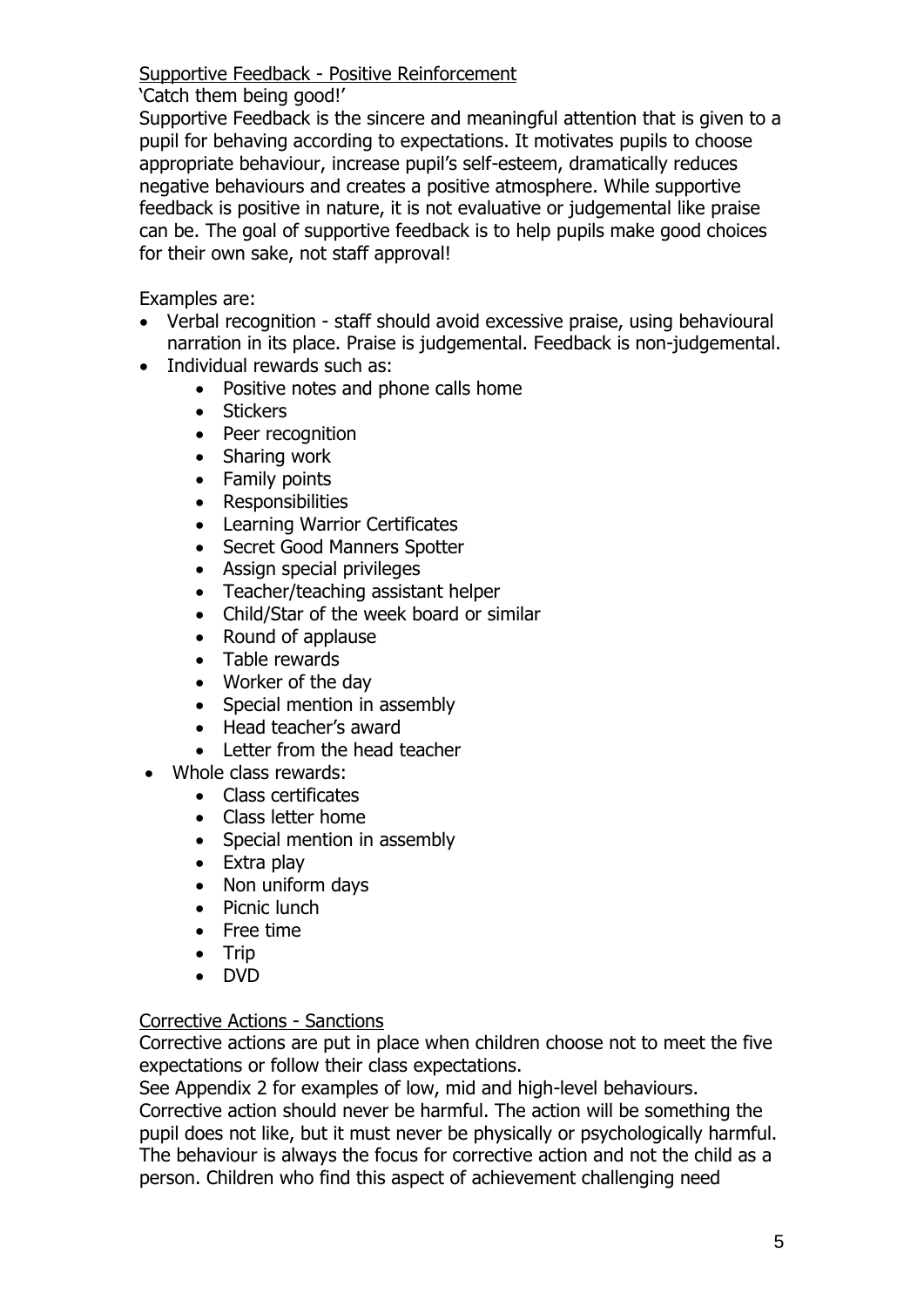support in order that they can be helped to improve. Personal criticism is destructive and damages relationships.

When a child needs corrective action they are given a 'reminder' each time. There are five possible reminders each day.

Parents are not informed every time a child receives a reminder. However, when a child is consistently receiving reminders throughout the week, the parent should be informed sooner rather than later.

Communication between parents/members of staff may take place in the following ways:

- A message delivered through the PACT system
- A conversation between parent and member of staff
- A letter, telephone call or direct personal email (deputy head/head teacher only - not ParentMail)
- A meeting between parent and member of staff

If a child is consistently reaching fifth reminder then they will be referred to the head teacher.

| Reminder | Recorded<br>Action                                                   |                                                                      |
|----------|----------------------------------------------------------------------|----------------------------------------------------------------------|
|          | Class teacher to keep<br>record                                      | Verbal warning                                                       |
| 2        | Picture/Name to be put<br>on the rainy cloud from<br>the rainbow     | Child to place their<br>photo from the rainbow<br>to the rainy cloud |
| 3        | Picture/Name to stay on<br>the rainy cloud                           | Time out with a 3-5<br>minutes timer                                 |
| 4        | Picture/Name to stay on<br>the rainy cloud<br>teacher to keep record | Time out in EYFS or KS1<br>classroom                                 |
| 5        | Picture/Name to stay on<br>the rainy cloud<br>teacher to keep record | Time out with the<br>deputy head                                     |

#### Example of Early Years Foundation Stage corrective actions:

#### **Example of Key Stage 1 Corrective Actions**:

| Reminder | Recorded                        | <b>Action</b>                                                          |  |
|----------|---------------------------------|------------------------------------------------------------------------|--|
|          | Name on board                   | Warning only                                                           |  |
| 2        | Sad face against name           | Thinking hoop/Time out<br>ั5m)                                         |  |
| 3        | Second sad face against<br>name | Longer time out (10m)<br>at playtime                                   |  |
| 4        | Third sad face against<br>name  | Sent to another class for<br>time out $(15m)$                          |  |
| 5        | Fourth sad face against<br>name | Sent to deputy head and<br>note to Parent/Carer in<br>PACT email (20m) |  |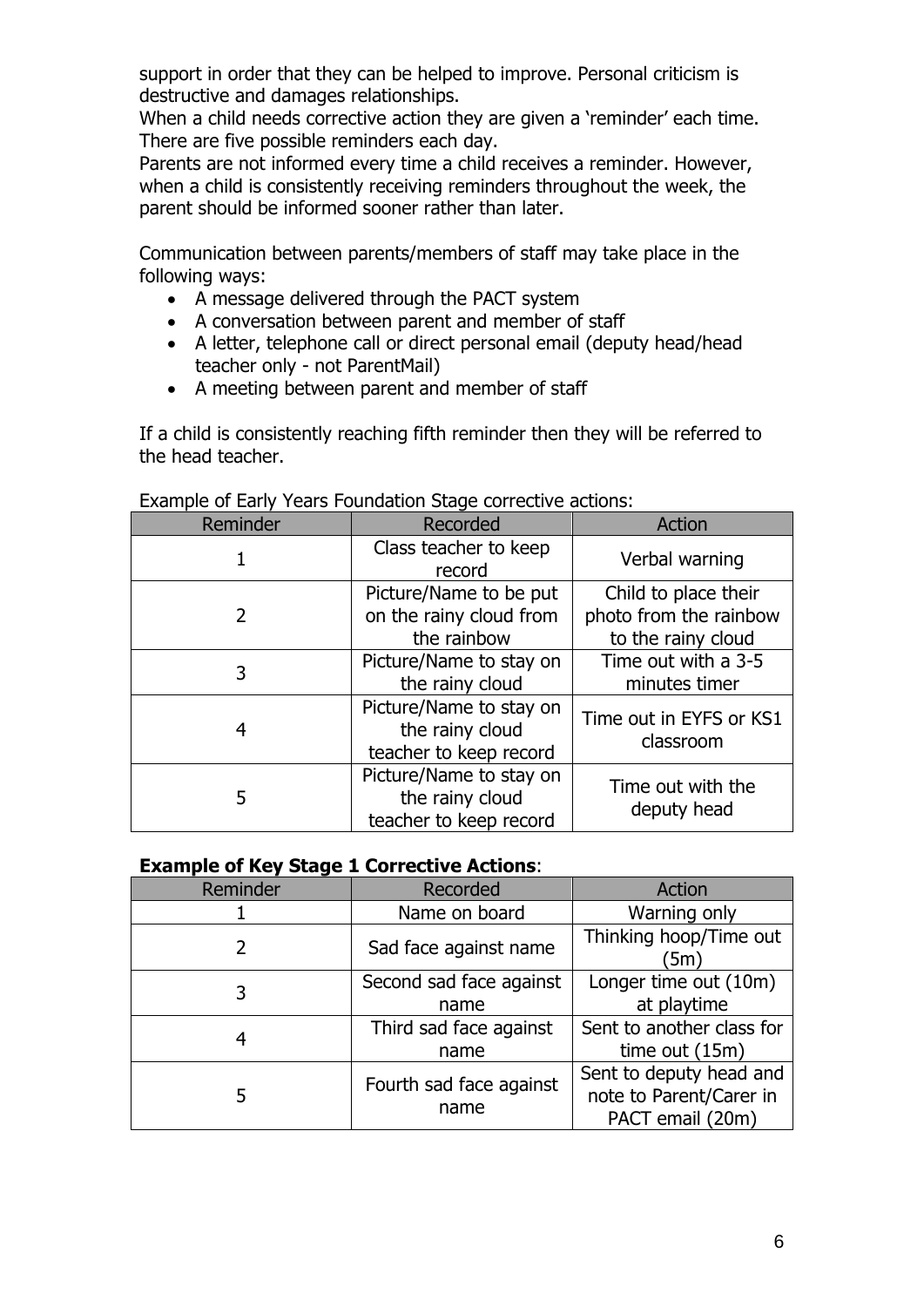| Example of Rey Stage Z Corrective Actions. |                             |                                                                                  |  |  |  |
|--------------------------------------------|-----------------------------|----------------------------------------------------------------------------------|--|--|--|
| Reminder                                   | Recorded                    | Action                                                                           |  |  |  |
|                                            | Name on board               | Warning only                                                                     |  |  |  |
| 2                                          | One tick against name       | Five minutes at time out<br>table in class                                       |  |  |  |
| 3                                          | Second tick against<br>name | Fifteen minutes time out<br>in class                                             |  |  |  |
| 4                                          | Third tick against name     | Sent to another class for<br>time out (at least until<br>the end of the session) |  |  |  |
| 5                                          | Fourth tick against<br>name | Send to deputy head<br>and note to<br>Parent/Carer in PACT<br>email              |  |  |  |

#### **Example of Key Stage 2 Corrective Actions:**

During time out, pupils will continue with their class work so as to minimise the disruption to their own and others learning. When they are on their fifth reminder they will complete a reflection sheet (see Appendix 3 for example). PPA teachers and lunchtime supervisors create their own discipline plans for their classrooms/playground. Parents will be informed via a PACT email if reminder four or five are given.

Every pupil starts every day with a clean slate. Teachers may make a record of reminders given as this is useful for tracking and monitoring pupil behaviour.

Members of staff who have responsibility for the direct supervision of pupils can employ corrective actions according to the class teacher's discipline plan. All staff, except the head and deputy head teacher, should consult the Class teacher before employing corrective actions.

The Teaching of Responsible Behaviour and Explicit Direction In order for a discipline plan to work it must be taught to pupils. When we want to acquire a new skill we must teach it or be taught it. If we want pupils to meet the five expectations and the class expectations then we must teach them to them.

This lesson will take place on the first day of every academic year and will be revisited at the beginning of each term or more regularly as deemed appropriate by the class teacher. It should be re-taught every time pupils repeatedly misbehave or the classroom/session seems to get out of order:

- 1. Explain why expectations are needed (inherent rights and responsibilities)
- 2. Teach the expectations
- 3. Check for understanding
- 4. Explain the supportive feedback that will be used when pupils follow the rules
- 5. Explain why you have corrective actions
- 6. Explain the corrective actions
- 7. Check for understanding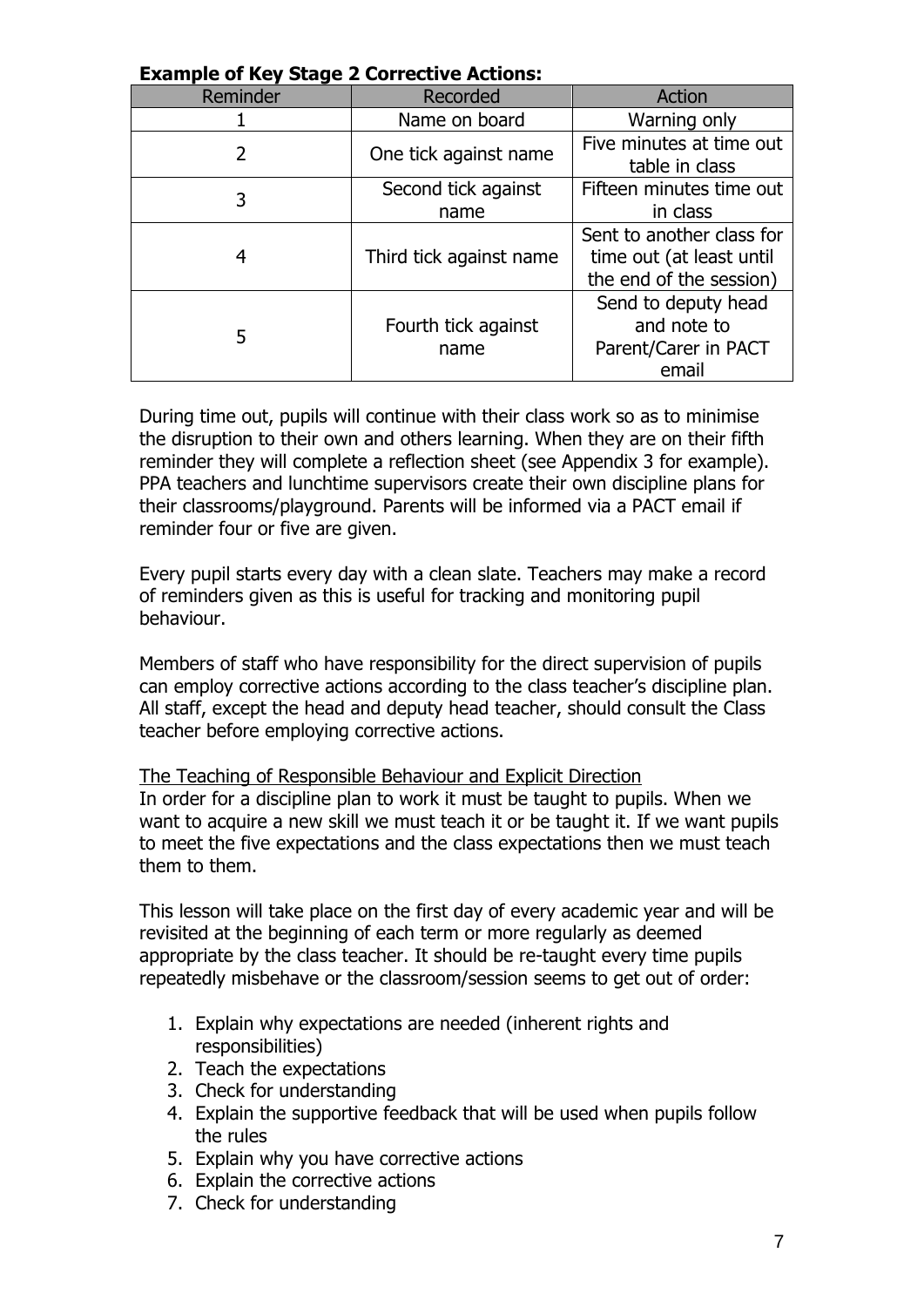The beginning of the school year is filled with 'first times'. The first time the children line up, the first time they move into their English or Maths groups, the first time they have to collect resources etc. School staff, especially teachers should consider if pupils know what the expectations for these activities are.

It is essential that all staff give clear directions at all times and that children are trained in routine procedures such as lining up, responding to the register, collecting resources etc. so that they know what is expected. Routines must be taught – pupils will not just 'know' what is expected of them. Once pupils are clear on the expectations and routines, the discipline plan is used to action the behaviour management cycle:



#### Beyond The Behaviour Management Cycle

When a pupil consistently reaches reminder five or exhibits high level behaviours consistently or those behaviours which the head teacher, or their representative, considers would not be productively managed within the behaviour management cycle, it may be necessary to employ one of the following or similar sanctions:

#### Sanctions:

Parents should be informed immediately before any of the following sanctions are to be employed.

- Class teacher report card
- Deputy head report card
- Head teacher report card

Only the head teacher or their representative can authorise the following:

- Use of seclusion/isolation room (where pupils pose a danger to themselves or others and where they are monitored closely by an adult at all times)
- $\bullet$  Detention during break/lunch
- $\bullet$  Detention outside of school hours (parents notified)
- School service (like community service)
- Debarment from the premises at lunchtime
- Internal exclusion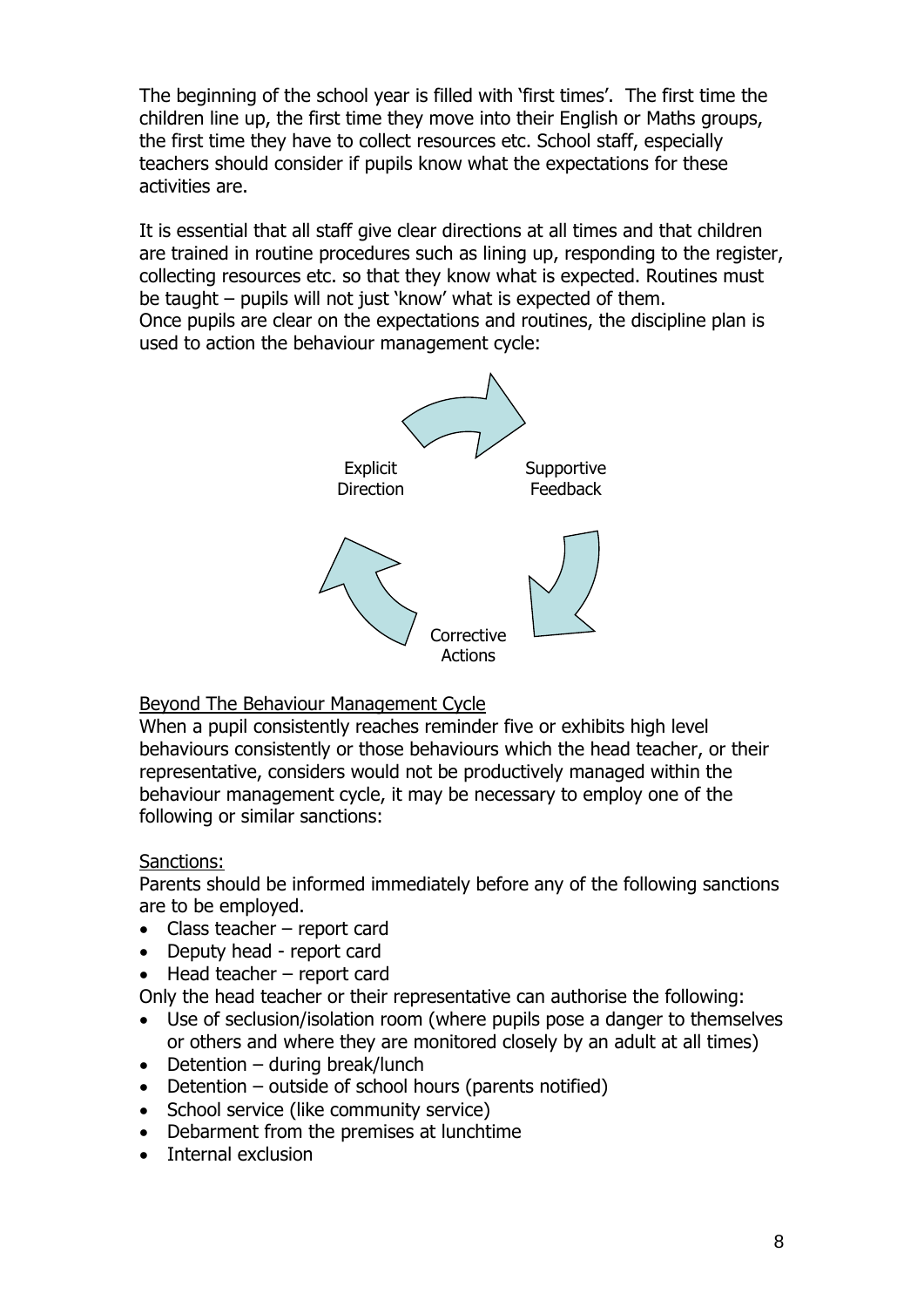Only the head teacher, or their representative, can authorise the following:

- Formal exclusion:
	- o temporary
	- $\circ$  permanent (with the support of governors)

Should permanent formal exclusion be considered, the decision will be made by the Head Teacher and the Pupil Discipline Committee of the governing board (or Chair's action). St. Mary's is an inclusive school with a Christian foundation and formal exclusion will be a last resort. The Chair of Governors will be informed of all temporary fixed term exclusions as soon as is practically possible.

If a pupil chooses to exhibit the behaviours outlined as high level in Appendix 2 they will be sent to the head teacher, or their representative.

#### **Should a pupil make an allegation against a member of staff that proves to be unfounded and malicious then permanent exclusion will be applied.**

#### Confiscation of inappropriate items

The 'general power to discipline' enables a member of staff to confiscate, retain or dispose of a pupil's property as a punishment and protects them from liability for damage to, or loss of, any confiscated items. It also gives the power to search without consent for 'prohibited items' including:

- knives and weapons
- alcohol
- illegal drugs and substances
- stolen items
- tobacco and cigarette papers
- fireworks
- pornographic images
- any article that has been or is likely to be used to commit an offence, cause personal injury or damage to property
- $*$ any item banned by the school rules

If these items are found, a report will be made to, and the items handed directly to the police (with the exception of \*). Otherwise, it is for members of staff to decide if and when to return a confiscated item.

The legal provisions on school discipline also provide members of staff with the power to use reasonable force to prevent pupils from committing an offence, injuring themselves or others or damaging property, and to maintain good order and discipline in the classroom.

The head teacher may use such force as is necessary when conducting a search, without consent, for the items above, with the exception of any item banned in addition by the school rules e.g. collectables.

#### Governance

The governors and SLT share a strong commitment through this policy to tackling inappropriate pupil behaviour in the school. Governors believe that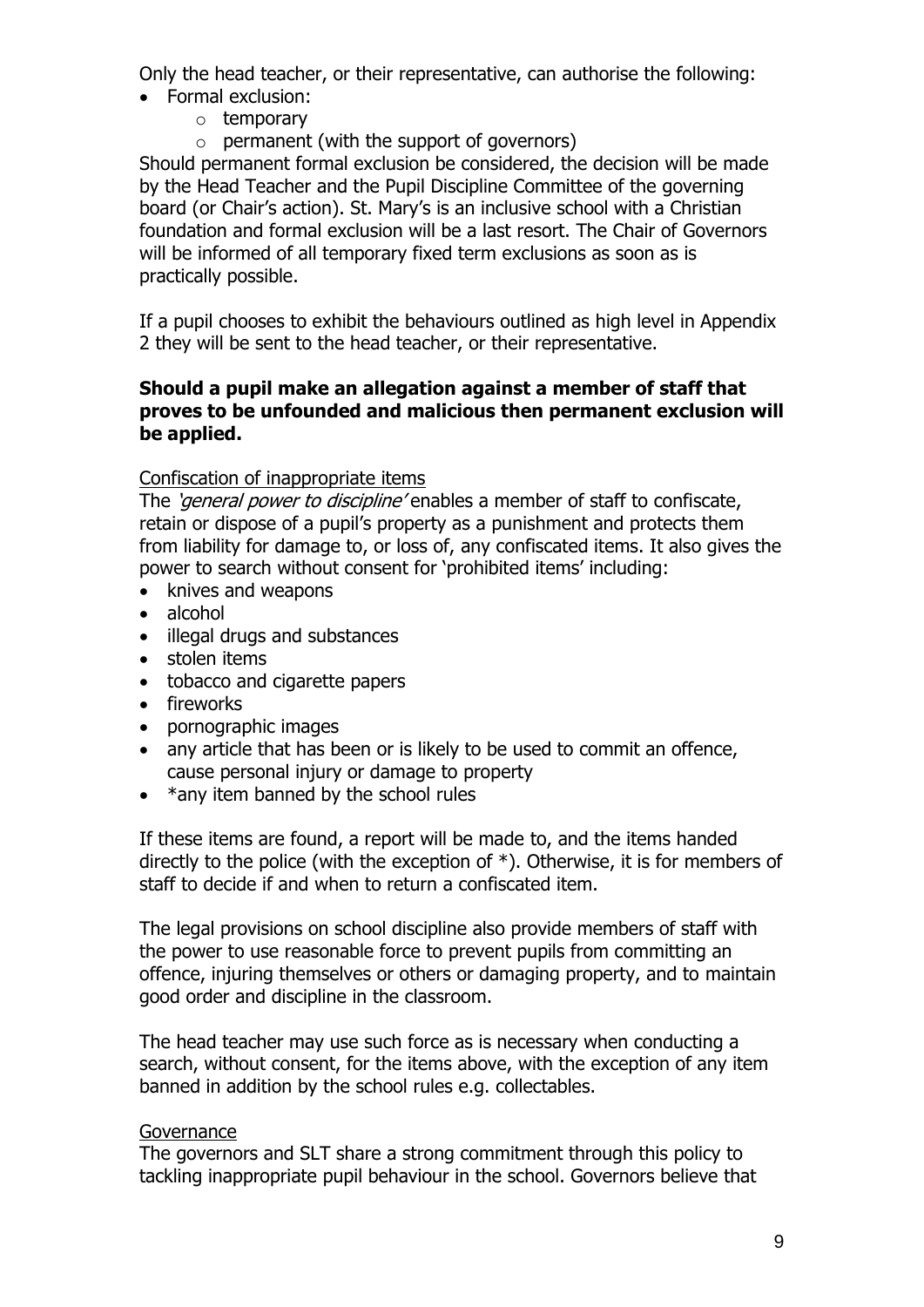work in this area should be dealt with by the school's educational professionals.

The governors take their responsibility to support staff in the workplace as a core governance role. Employees should feel well supported by the SLT and governors in this area. The head teacher will give a report on pupil behaviour to the full governing board through their report on attendance and behaviour the Pupil Committee, each term.

Pupil behaviour will be managed in the following stages:

- Stage 1: Class teacher support
- Stage 2: Class teacher with informal SLT support
- Stage 3: Member of SLT support
- Stage 4: Head teacher support
- Stage 5: Head teacher, SLT and Agency support where appropriate
- Stage 6: Head Teacher, SLT, (Agency) and governor support

#### Links with other School Policies and Practices

This policy links with and should be read in conjunction with a number of other school policies, practices and action plans including:

- DfE statutory quidance
- Anti-Bullying
- Safeguarding and Child Protection
- SEN/Inclusion
- Accessibility Plan
- Complaints Procedure
- Disability and Equality (Equality Act 2010)
- eSafety Policy
- Home/School Agreement
- Dealing with Allegations of Abuse Against Teachers and Other Staff
- Whole School Food Policy

The approach to behaviour management at St. Mary's is based on Lee and Marlene Canter's Assertive Discipline approach.

Where appropriate, staff should familiarise themselves with this approach by watching the professional development DVD Set and by reading: Lee Canter's Assertive Discipline: Positive Behaviour Management for Today's Classroom (Solution Tree Press 2010 ISBN: 978-1-934009-15-4).

This policy and practice complies with the advice and guidance provided in the DfE's Behaviour and Discipline in Schools: Advice for Head Teachers and School Staff, January 2016. It would be good practice for all staff to familiarise themselves with this document and the suggested linked documents.

#### Consultation and Participation

The policy was given a comprehensive and rigorous review and rewrite in January-June 2013 and following Pupil Committee approval, the Policy underwent a period of consultation with parents before it was formally adopted by the full governing board.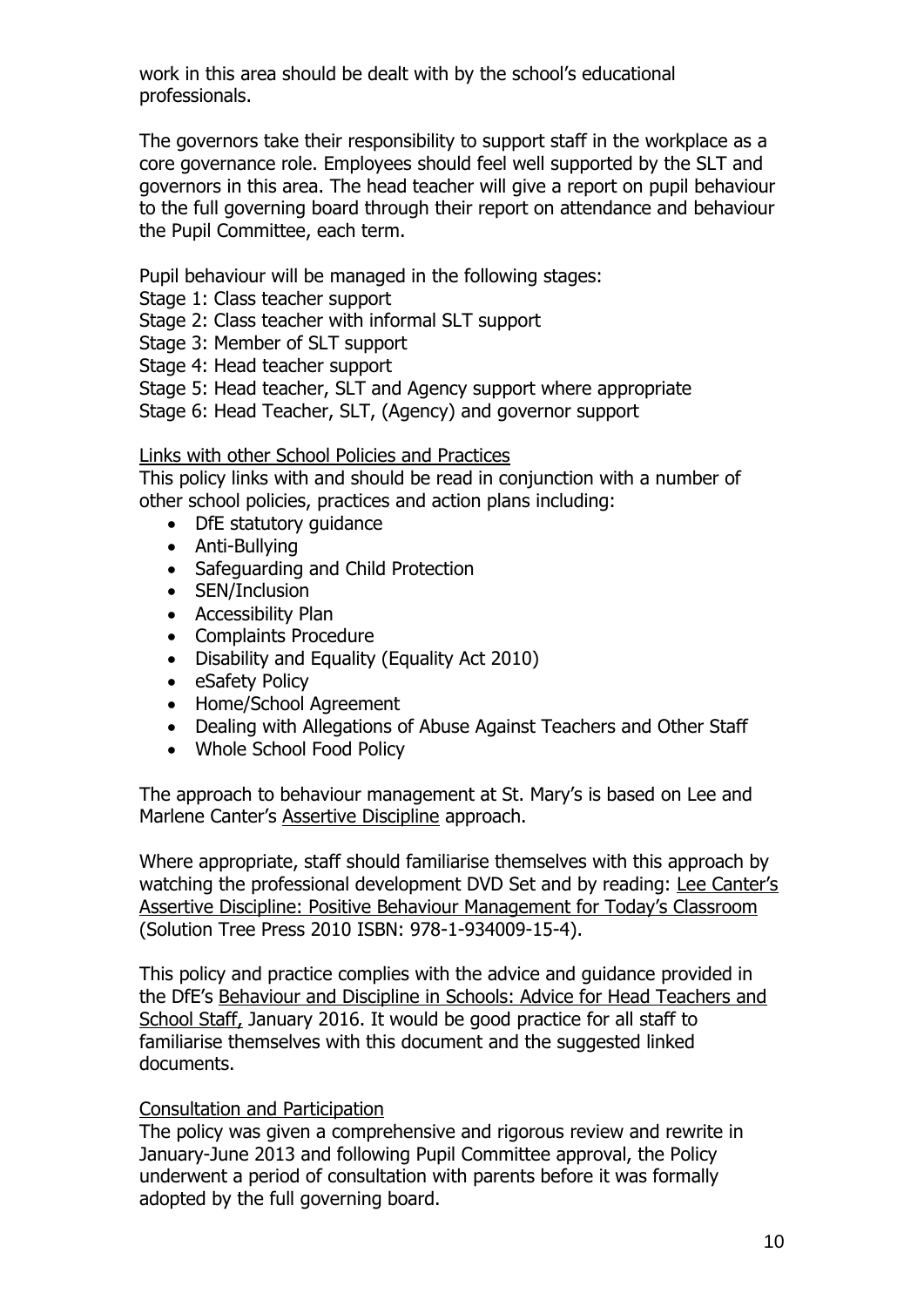Parent and pupil surveys are conducted regularly in which parents and pupils have an opportunity to give their views on the standard of behaviour in the school and specifically how the school deals with alleged incidents of bullying i.e. how effective this policy is in practice.

#### Monitoring and Review

| Name/s and job<br>title of reviewer     | Date of review | Date of governor<br>approval | Suggested date<br>for review |
|-----------------------------------------|----------------|------------------------------|------------------------------|
| Cheryl Payne $-$<br><b>Head Teacher</b> | January 2013   | <b>July 2013</b>             | June 2014                    |
| Cheryl Payne -<br><b>Head Teacher</b>   | June 2014      | <b>July 2014</b>             | <b>July 2015</b>             |
| Cheryl Payne -<br><b>Head Teacher</b>   | May 2015       | May 2015                     | May 2016                     |
| Cheryl Payne $-$<br><b>Head Teacher</b> | May 2016       | May 2016                     | May 2017                     |
| Cheryl Payne -<br><b>Head Teacher</b>   | June 2017      | June 2017                    | May 2018                     |
| Cheryl Payne -<br><b>Head Teacher</b>   | May 2019       | <b>July 2019</b>             | May 2020                     |
| Cheryl Payne $-$<br><b>Head Teacher</b> | May 2020       | <b>July 2020</b>             | May 2021                     |
| Cheryl Payne $-$<br><b>Head Teacher</b> | May 2021       | May 2021                     | May 2022                     |

This policy will be reviewed at least once every year.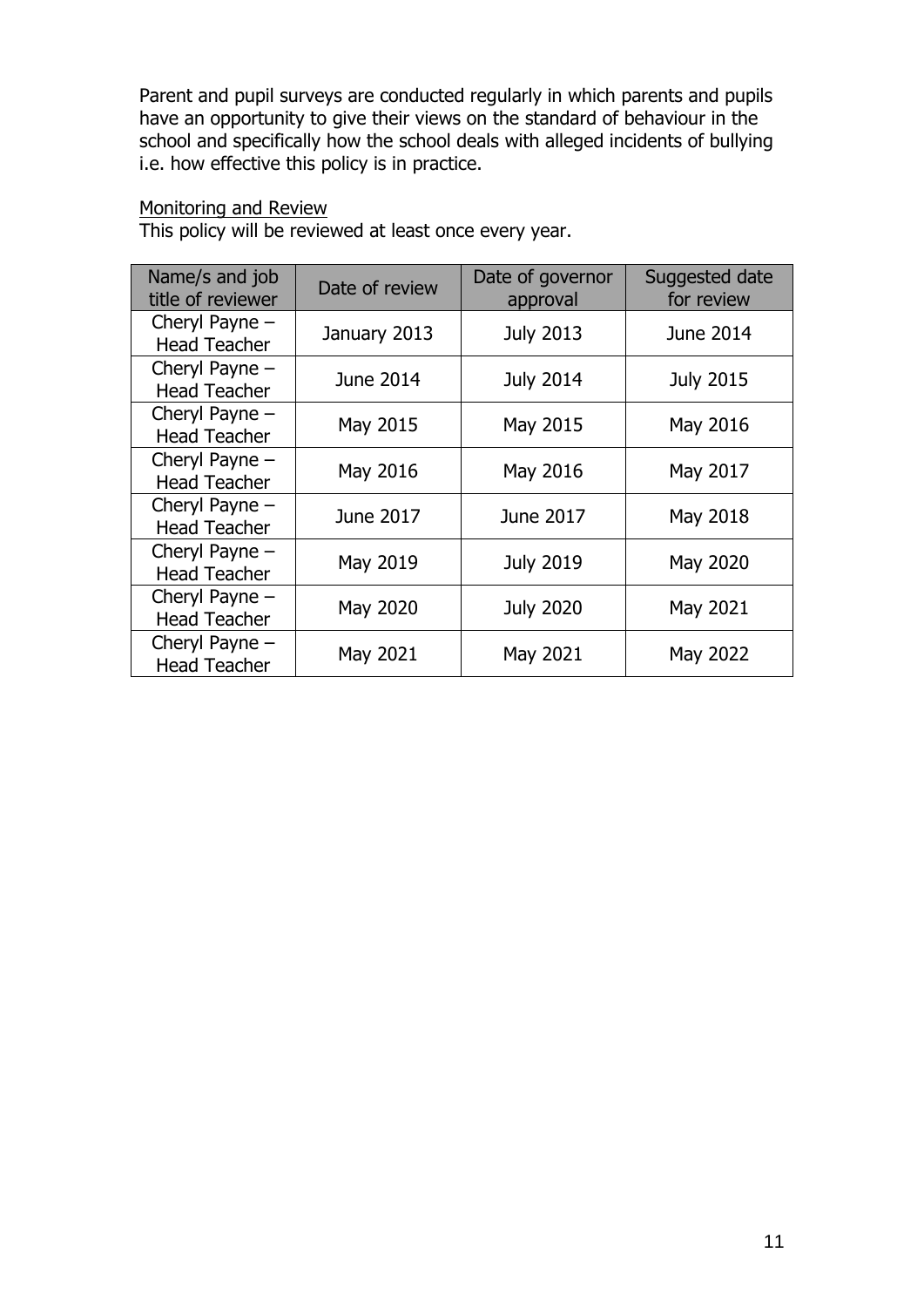#### Appendix 1:

#### Home School Partnership Agreement

# **Vision:** *Delivering excellence, allowing all to flourish* **Mission:** *Creating a culture of wonder, guided by Christian faith* **Values:** *Compassion, Endurance, Thankfulness*

#### **Academic Year: 2021-22**

Dear Parent,

We are very pleased to welcome you and your child as members of the St. Mary's school community. We hope that we will work closely together so that your child enjoys a happy and successful time at our school.

St. Mary's CE School is a Church of England school which is part of a wider Christian family. The school benefits from strong links with the Parish of Putney and the support of the Southwark Diocesan Board for Education.

As set out in our Mission, Christian values are at the heart of all that we do. At St. Mary's CE School we believe that successful partnership between the school, the church, the parents and the children helps every pupil to take full advantage of all that the school has to offer. The following agreement supports this partnership in the interests of our children.

## **Home School Partnership Agreement**

#### **The child's and parents' entitlement:**

The school will ensure that a framework exists within which all can play their part, and which contributes to the success of each individual.

We will undertake to ensure that the school's organisation and structure will:

- $\bullet$  Provide a welcoming and stimulating environment;
- Offer an effective means of communication for exchanging information, queries and reviews on school matters;
- Provide a high standard of education through programmes of study suitable for your child's age and ability in line with National Curriculum guidelines;
- ◆ Provide advice and guidance about your child's programme of work;
- Monitor your child's progress and achievement, and explain and discuss the results with you;
- Arrange termly meetings to discuss your child's progress;
- $\triangleleft$  Alert you to any difficulties should they appear;
- Show respect, care and consideration to everyone irrespective of race, religion, age, disability, gender or sexuality; marital status or pregnancy;
- Encourage your child to become an active member of our school community and help them see that they can have an impact on the world around them;
- Establish a code of behaviour to ensure a safe and caring environment;
- Celebrate your child's academic and personal achievements;
- ◆ Care for your child's safety and well-being.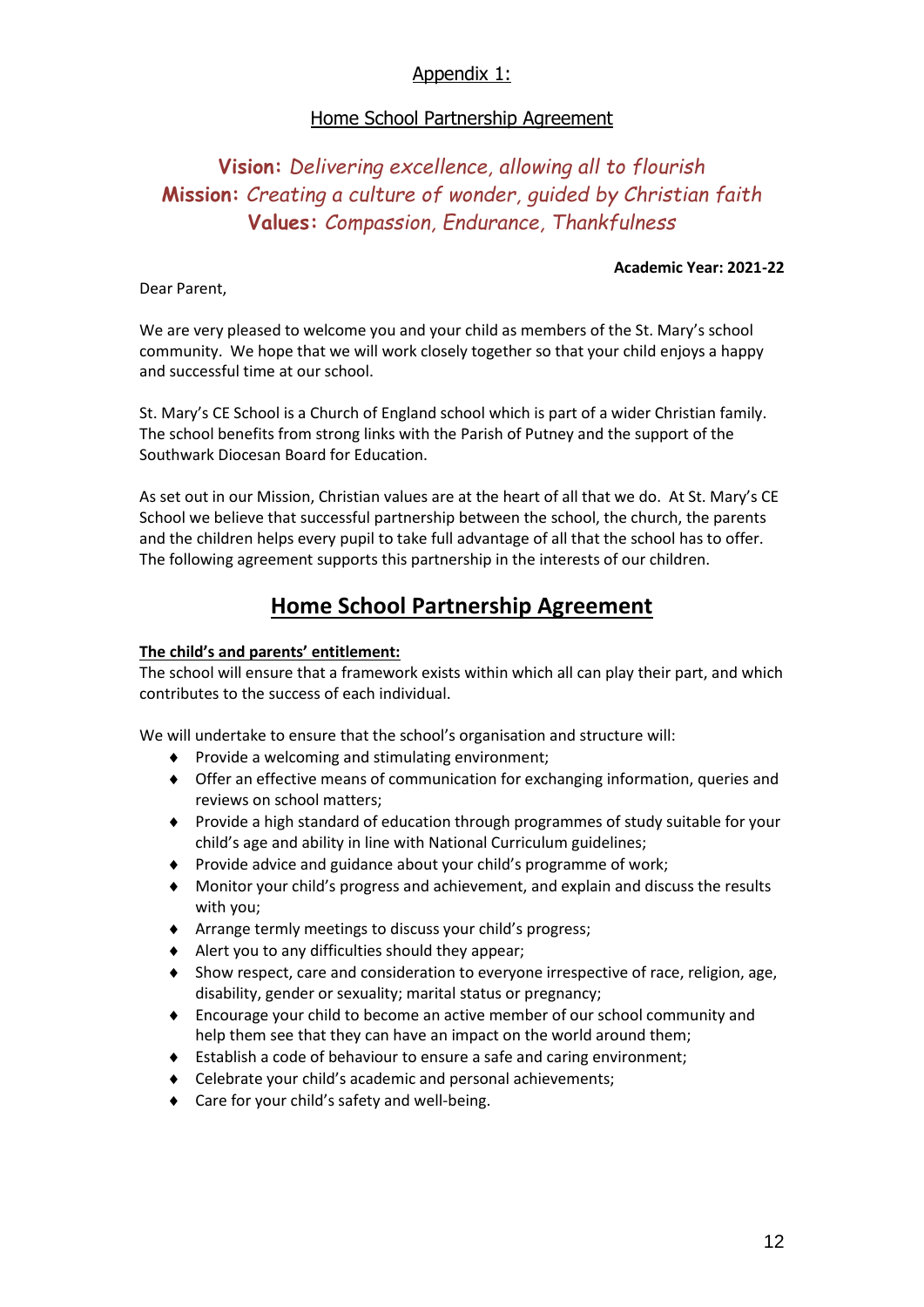#### **The school's entitlement:**

You can play your part by supporting your child through his or her time at school. You will know best how to achieve this because you are close to him or her and understand him or her better than we ever will in school.

However, our experience suggests that there are ways in which you can demonstrate your interest in a valuable and supportive way.

Parents/Carers will:

- o Show a sympathetic understanding of the needs and concerns of their child;
- o Show an interest in their child's work, and whenever possible take an active part in supporting his or her study, for example by supporting homework and attending parent meetings;
- o Take part in two-way communication with the school in order to keep up-to-date with their child's progress, for example by using the PACT (communication) system and attending meetings;
- o Share any concerns about your child's health, education or behaviour **at the earliest opportunity;**
- $\circ$  Support the school's policies and practice, especially the Behaviour and Attendance Policies;
- o Ensure that their child attends school regularly, on time and with everything they need;
- o Be prepared to undertake a Disclosure and Barring Check (DBS), attend Volunteer in Schools training and support the work of their child's class if accompanying them on trips and volunteering in class;
- o Demonstrate an interest and active participation in the wider community activities of the school, for example the annual FoSMS (PTA) meeting and ongoing work of FoSMS;
- o Show respect, care and consideration to others irrespective of race, religion, age, disability, gender or sexuality; marital status; or pregnancy;
- o Encourage their child to take part in the full life of the Church School;
- o Read all relevant school communication and respond in a timely manner;

Pupils will:

- o Attend school, be punctual, wear their school uniform with pride, be organised and have the correct equipment for lessons;
- o Do all class and home learning to the best of their ability and ask for help when they need it;
- $\circ$  Show respect, care and consideration to others irrespective of race, religion, age, disability, gender or sexuality; marital status; or pregnancy;
- o Respect the school's policies and practice, especially the Behaviour and Attendance Policies;
- o Listen when others are speaking;
- o Show respect for the school's environment;
- o Meet their class and the school's expectations to the best of their ability;
- o Keep parent/carers informed of all school matters including prompt delivery of all letters and messages, to and from home and school;
- o Tell a member of staff if they are worried or unhappy as soon as possible.

It is important that we should all recognise and agree to play a part in this partnership, and we hope that you will be prepared to sign below to show that you understand and support the sentiments of this agreement.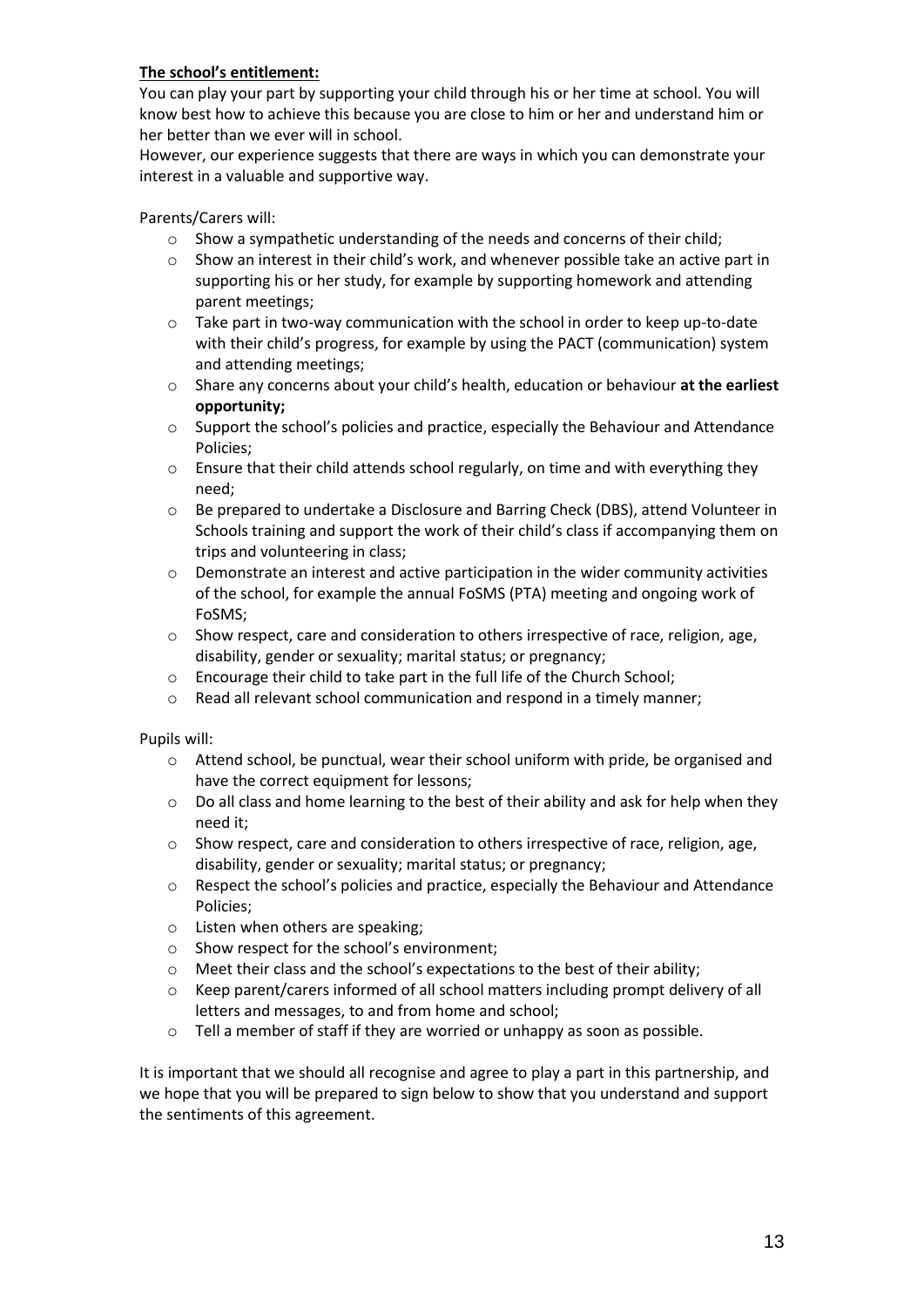#### Appendix 2

The following three levels of behaviours were collaboratively determined by teaching staff in 2007 and revised in 2013.

The revision of these levels will remain part of the ongoing consultation process with **all** staff and will be incorporated into the planned policy revisions.

| <b>LOW LEVEL BEHAVIOUR</b>                                                                          |
|-----------------------------------------------------------------------------------------------------|
| Talking over another person                                                                         |
| Not following instructions<br>$\bullet$                                                             |
| Snatching                                                                                           |
| Calling out<br>$\bullet$                                                                            |
| Ignoring adults/Instructions                                                                        |
| <b>MID LEVEL BEHAVIOUR</b>                                                                          |
| Unkind words to other children                                                                      |
| Throwing/breaking equipment<br>$\bullet$                                                            |
| Misuse of equipment<br>$\bullet$                                                                    |
| Answering back<br>$\bullet$                                                                         |
| Rudeness/surly attitude<br>$\bullet$                                                                |
| Disrespectful to other people<br>$\bullet$                                                          |
| Use of inappropriate language<br>$\bullet$                                                          |
| Inappropriate physical behaviour<br>$\bullet$                                                       |
| Not telling the truth                                                                               |
| <b>HIGH LEVEL BEHAVIOUR</b>                                                                         |
| Racial or Discriminative Remarks<br>$\bullet$                                                       |
| Leaving room without asking<br>$\bullet$                                                            |
| Swearing                                                                                            |
| Spitting<br>$\bullet$                                                                               |
| <b>Stealing</b><br>$\bullet$                                                                        |
| Deliberate physical violence to others<br>$\bullet$                                                 |
| Acts of aggression or victimisation <i>directed toward a vulnerable</i><br>$\bullet$<br>group/child |
| Consistent mid-level behaviour issues (despite range of support and<br>٠<br>intervention)           |